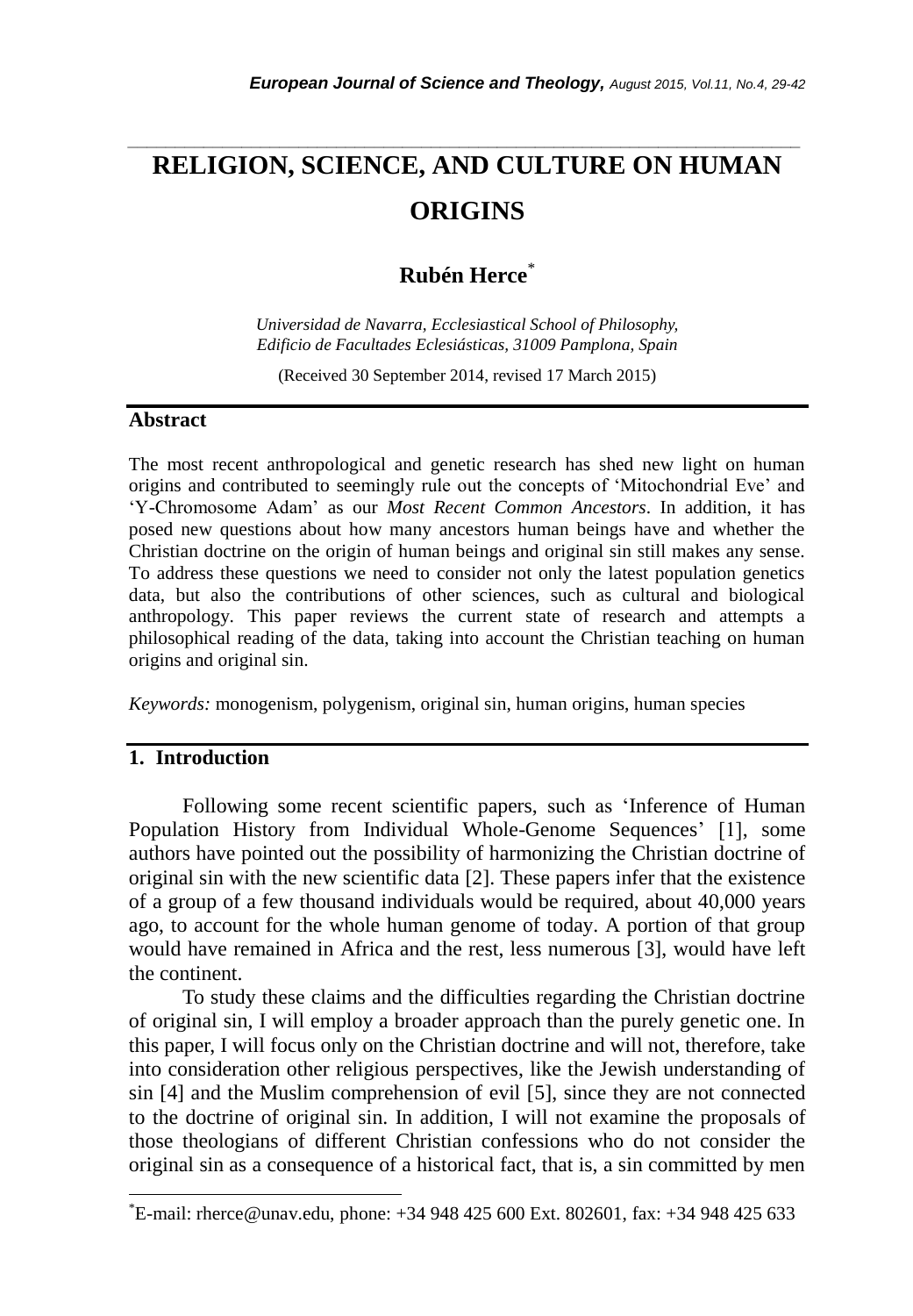and transmitted by propagation (not by imitation) to all other human persons who come into existence after the first trespass, in a way that "the state of original sin is in everyone as his own" [Catechism of the Catholic Church 404, and The Council of Trent,  $5<sup>th</sup>$  Session, Decree concerning Original Sin (June 17, 1546)]. Finally, although, by and large, the Protestant approach regarding the nature of sin is significantly different from the Catholic and Orthodox ones, I will not take into account those differences because they are not relevant in this paper, insofar as it considers the original sin connected to a historical fact.

#### **2. Religious view on Adam's original sin**

The existence of evil in some terrible events, like the Shoah or Holocaust, is something on which everyone seems to agree, although there can be many differences in the interpretation. For some atheists, the reality of evil is used as an argument against the existence of God [6]; for some Christians, however, evil is a problem or enigma that can only be clearly viewed under the light of faith. Yet, in every event, the problem of evil as a tight spot between atheists and Christians is presented as a false dilemma [7].

Christian faith is neither a kind of home remedy that blurs the existence of evil, nor an accommodating attitude that prevents any conflict with scientific interpretation, nor even an act of irrationality that opposes Science [8]. The knowledge of faith, instead, is open to Science, whose autonomy and contribution to purify the faith's interpretation of the data are respected [9] and appreciated by the very faith [10].

Analogously, scientific activity tends to recognize its methodological limitations and the existence of some realities that are difficult to address from its methodology [11, 12], but for which a rationality that is broader than the merely scientific one could also provide some help. The question of evil is a well-formulated question that refers to testable events [13], for which science has no complete answer.

But, what would happen if the existence of evil were *necessarily* associated to the sin committed by the first pair of human beings? (According to the *Catechism of the Catholic Church*, 1850: "Sin is an offense against God: ‗Against you, you alone, have I sinned, and done that which is evil in your sight' (Psalm 51.6). Sin sets itself against God's love for us and turns our hearts away from it. Like the first sin, *it is disobedience, a revolt against God through the will to become 'like gods,' knowing and determining good and evil* (Genesis 3.5). Sin is thus ‗love of oneself even to contempt of God' (Saint Augustine,  $CIV, 1, 14, 28)$ ".) Could Science then say that there was no first couple and therefore put into question Christian teaching about sin? To give a proper response to that question, two implicit assumptions should be examined:

- 1. That Science can prove there has never been a first couple.
- 2. That the only manner Christian doctrine has to explain the existence of sin in the world is by means of monogenism.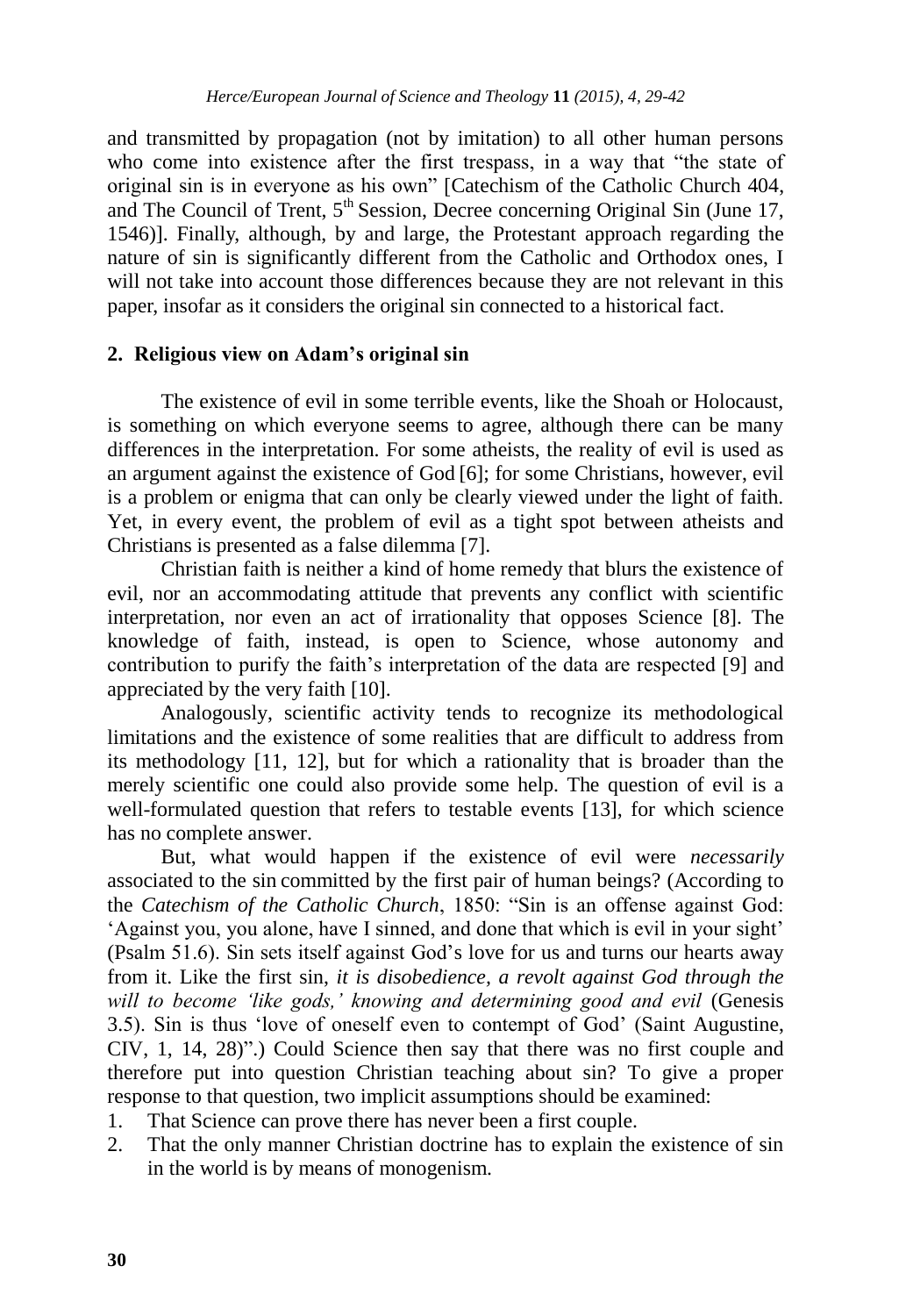The first assumption is not easy to corroborate. It is true that scientific data point out the necessity of a significant group of individuals so as to account for the whole human genome of today.

―Since species differ in numerous genes, a new species cannot arise by mutation in a single individual, born on a certain date in a certain place. (…) Species arise gradually by the accumulation of gene differences, ultimately by the summation of many mutational steps which may have taken place in different countries and at different times. And species arise not as single individuals but as diverging populations, breeding communities and races which do not reside at a geometric point, but occupy more or less extensive territories." [14]

But, due to the current way of understanding evolution of species we should reconsider the previous Dobzhansky's quote. Neodarwinism is not the only way of understanding the origin of species. Current scientific data and the same theory of evolution seem to point to an origin of human species around a particular space and time. All evolutionary theories need to be explained by common descent at one point or another.

This means that if we just look into certain parts of the genome, monogenism is feasible. Scientific monogenism implies that some parts of the genome can be provided by only a few individuals at some point in history, not that one or two individuals can account for the human genome. There is no scientific evidence whatsoever that there was a time in which there were only two individuals.

―Further, there is no scientific evidence in favor of the sudden origin of the human species; indeed to the extent that humanity is characterized by a cluster of genotypic, phenotypic, or behavioral-cultural traits, there is a theorybased presumption against it. It seems, therefore, unlikely (on the basis of scientific evidence) that there was a single first couple which emerged alone from a biologically prehuman population to become the ancestors of all later human beings. Modern science suggests not a monogenetic, but a polygenetic, origin for man." $[15]$ 

Scientifically, proving monogenism does not seem easy, but nor does it seem possible to support a polyphyletic origin of human species. *Monophyletism* of the human species (a common origin around a group) seems the only valid hypothesis to understand human origins.

Regarding the second assumption, it should be noted that, although there has been a tradition that tends to affirm monogenism, neither the Catholic Church nor the other Christian confessions have ever pronounced it dogmatically [John Paul II, General Audience, January 29, 1986; Letter of the Secretary of the Biblical Commission to Cardinal Suhard, Archbishop of Paris, January 16, 1948]. Indeed, the well-known statement of Pius XII does not focus the question of sin on the Genesis narrative of man's creation, but on the Pauline affirmation of Jesus Christ as the new Adam, and explicitly avoids a definite bond with monogenism: "When [it comes to] polygenism, the children of the Church by no means enjoy such liberty [to adhere to such a doctrine (liberty they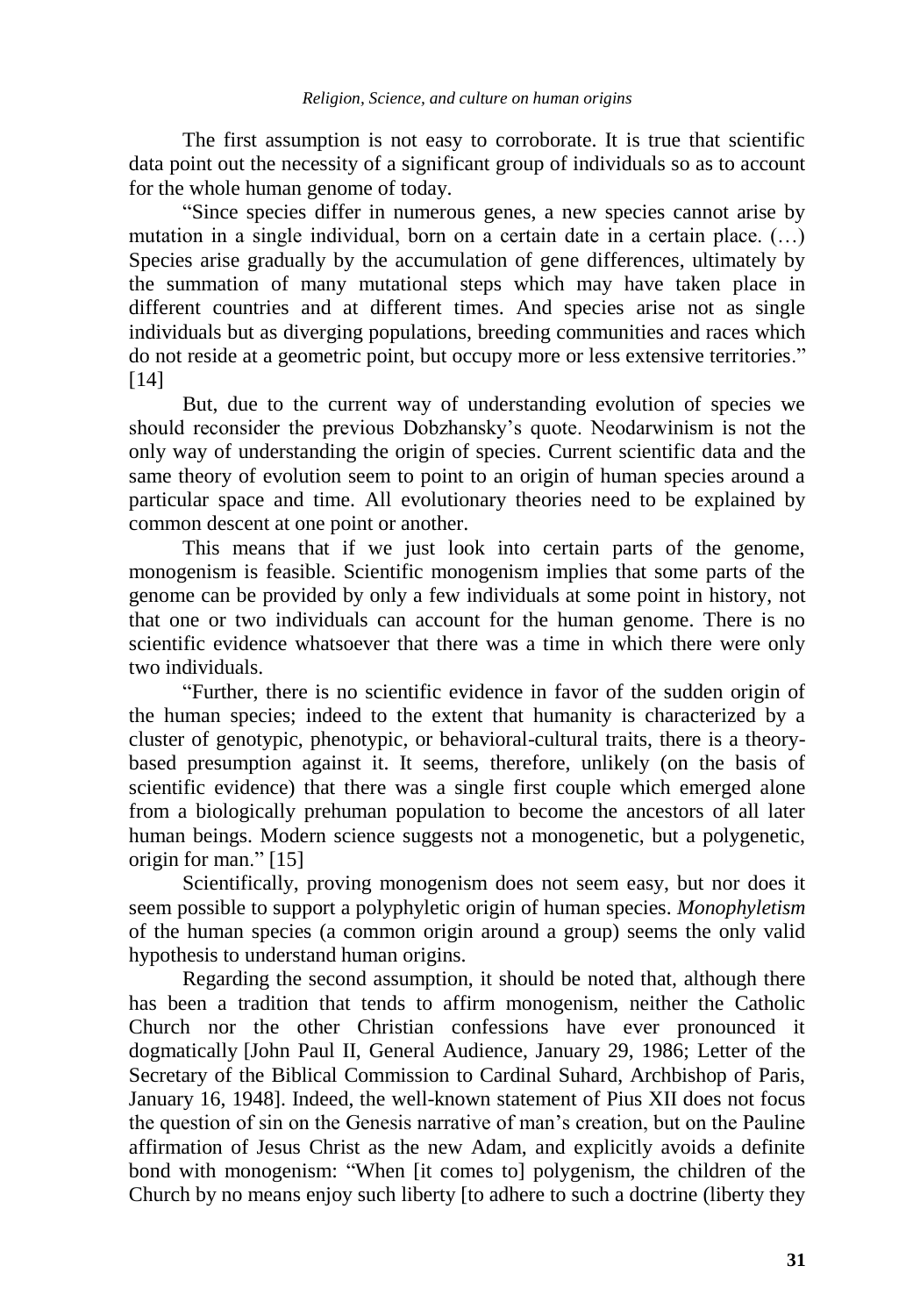do have regarding evolution)]. For the faithful cannot embrace that opinion which maintains that either after Adam there existed on this earth true men who did not take their origin through natural generation from him as from the first parent of all, or that Adam represents a certain number of first parents. Now *it is in no way apparent how such an opinion can be reconciled with that which the sources of revealed truth and the documents of the Teaching Authority of the Church propose with regard to original sin*, which proceeds from a sin actually committed by an individual Adam and which, through generation, is passed on to all and is in everyone as his own." $[16]$ 

Under this light, this paper centres on showing current scientific data that — and this is the point of view advocated here — seem to be more compatible with monogenism than polygenism for scientific, philosophical, and theological reasons. In any case — this is an important point — speaking of the doctrine of original sin is different than talking about the monogenic origin of man; even if only one couple was found at the origin of humanity, how would we know that they committed the first sin?

It could be said that, lacking a better explanation of the origin of man and the origin of evil in the world, the current understanding is still valid. Yet, it is important to investigate and verify whether the detected anomalies are such as to indicate a greater likelihood of polygenism. It would not be wise to remain standing on a branch that has started to rot.

#### **3. Does human species imply a kind of novelty?**

According to the most widely contrasted position on biological evolution, many different processes, like mutations providing genetic variability, natural selection leading to statistically larger output of offspring in some genetics combinations, mechanisms of isolation, sexual selection, founder effect, and so on [17], need to be assessed in order to understand how evolution is taking place as well as where and when the processes of specification occur [18].

In addition to this, it is problematic to draw a firm line between human and non-human. In retrospect, the lineage of human evolution is a continuous one, and many biologists would argue that this is also true of consciousness, intelligence, and social bonding. All of them would not emerge as a sudden event, but would have developed gradually, as our ancestors became more and more human-like.

So far, this explanation is supported by many scientists; but a problem arises when some authors argue that the blind forces of nature would be sufficient to account for evolution. (Regarding this idea, the teaching of the Catholic Church, without committing itself to debatable scientific positions, emphasizes that evolution is compatible with creation and Providence, and therefore it is not only a matter of blind forces. John Paul II, General Audience, *Humans Are Spiritual and Corporeal Beings*, 16.IV.1986, *Insegnamenti* **IX/1** (1986) 1041: "It can therefore be said that, from the viewpoint of the doctrine of the faith, there are no difficulties in explaining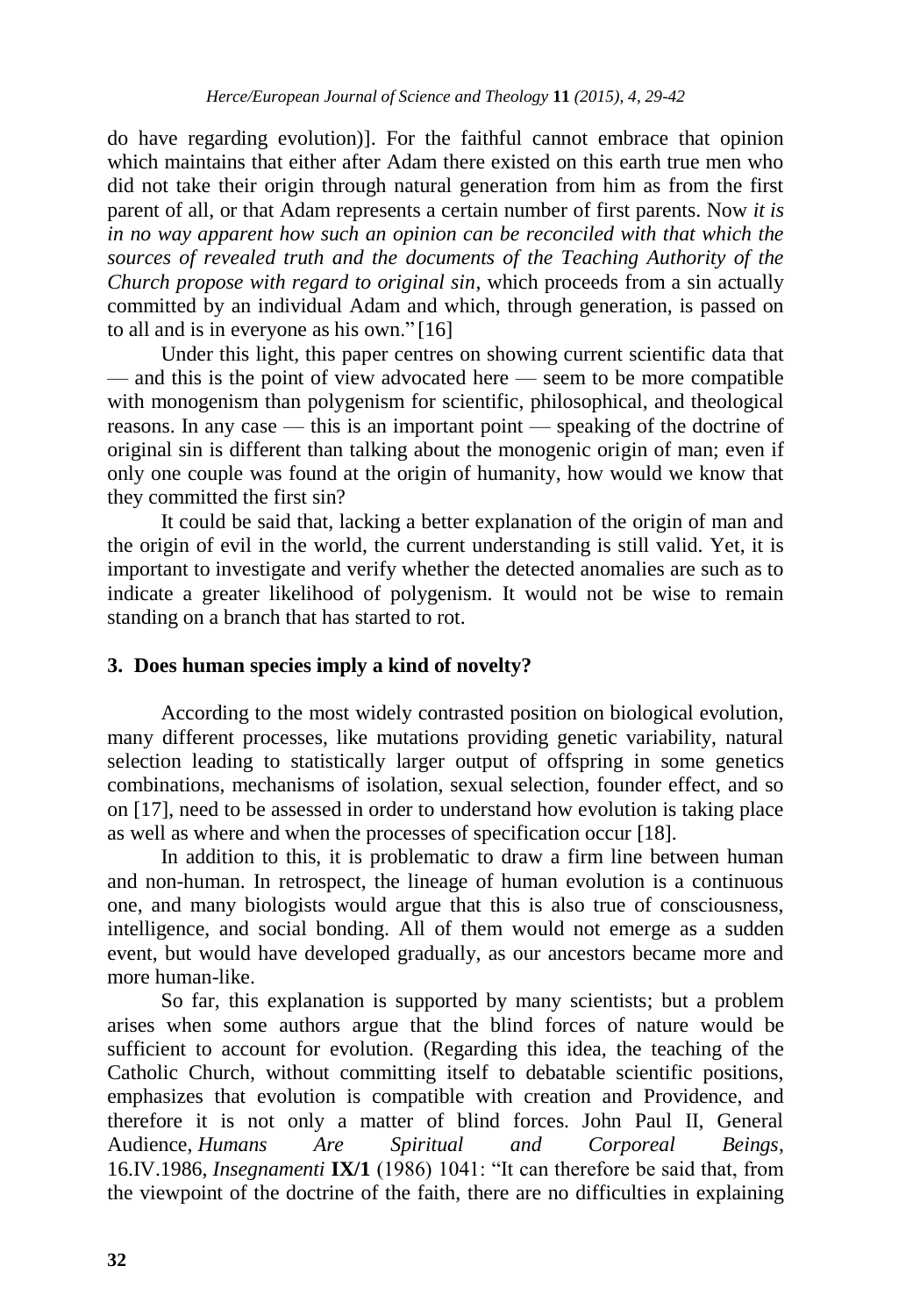the origin of man in regard to the body, by means of the theory of evolution. But it must be added that this hypothesis proposes only a probability, not a scientific certainty. *However, the doctrine of faith invariably affirms that man's spiritual soul is created directly by God*. According to the hypothesis mentioned, it is possible that the human body, following the order impressed by the Creator on the energies of life, could have been gradually prepared in the forms of antecedent living beings. However, the human soul, on which man's humanity definitively depends, cannot emerge from matter, since the soul is of a spiritual nature.") Understanding human origins-evolution as a continuous process is scientifically consistent, but it does not seem neither philosophically nor epistemologically consistent. The lineage of human evolution is a continuous one, but individuals are discrete. A new individual is not defined only by their antecessor and, therefore, there is room for novelty.

Besides, an individual would not be free and not-free at the same time and in the same sense. Furthermore, freedom is a characteristic key to define human beings and to assess the question of original sin as a consequence of a historical fact carried out by humans as a free act of will. If we cannot distinguish one thing from another (for instance, a human being from a non-human being or a free act from a non-free act), we could not even talk consistently. If we deny any kind of categorization, we could hardly do science [19]. Rephrasing Nagel's bat [20], being human is something else than what science and the process of evolution can tell us about human. If we do not distinguish, we could not say that humans have an immortal soul while cells do not have one.

What is at stake is the question of whether talking of human species makes any sense. Epistemologically, we talk of different species so as to comprehend what science does. If we cannot tell apart one thing from another and our language has no connection with reality, science is just a construct that cannot be even useful at all. Nevertheless, as far as science works, we need to claim that there is a connection, even if it is a weak one, between what scientists do, the way they talk, and the reality they talk about  $-$  to wit, between language, scientific knowledge, and the known reality [19].

All in all, the former explanation of evolution can be scientifically correct, but it is not complete since it only refers to living beings from the point of view of Natural science, in such a way that it does not answer the questions that Philosophy and religion pose. If the animal psyche and its explanation raise serious difficulties which some try to solve by means of the combination of emergence and complexity, human being as a whole — with, for instance, his freedom and ability to do science — stands out as the central problem for evolutionary theories. Scientists may be able to argue that human body comes from other organisms; however, human being has some characteristics that markedly differ from the rest of living beings.

In studying the similarities and differences between humans and animals in the use of tools [21], the sentiments of compassion [22], and the cultural learning [23-25], there seems to be both a common background and a breach. It has not been until the very last centuries that humans are capable to do science,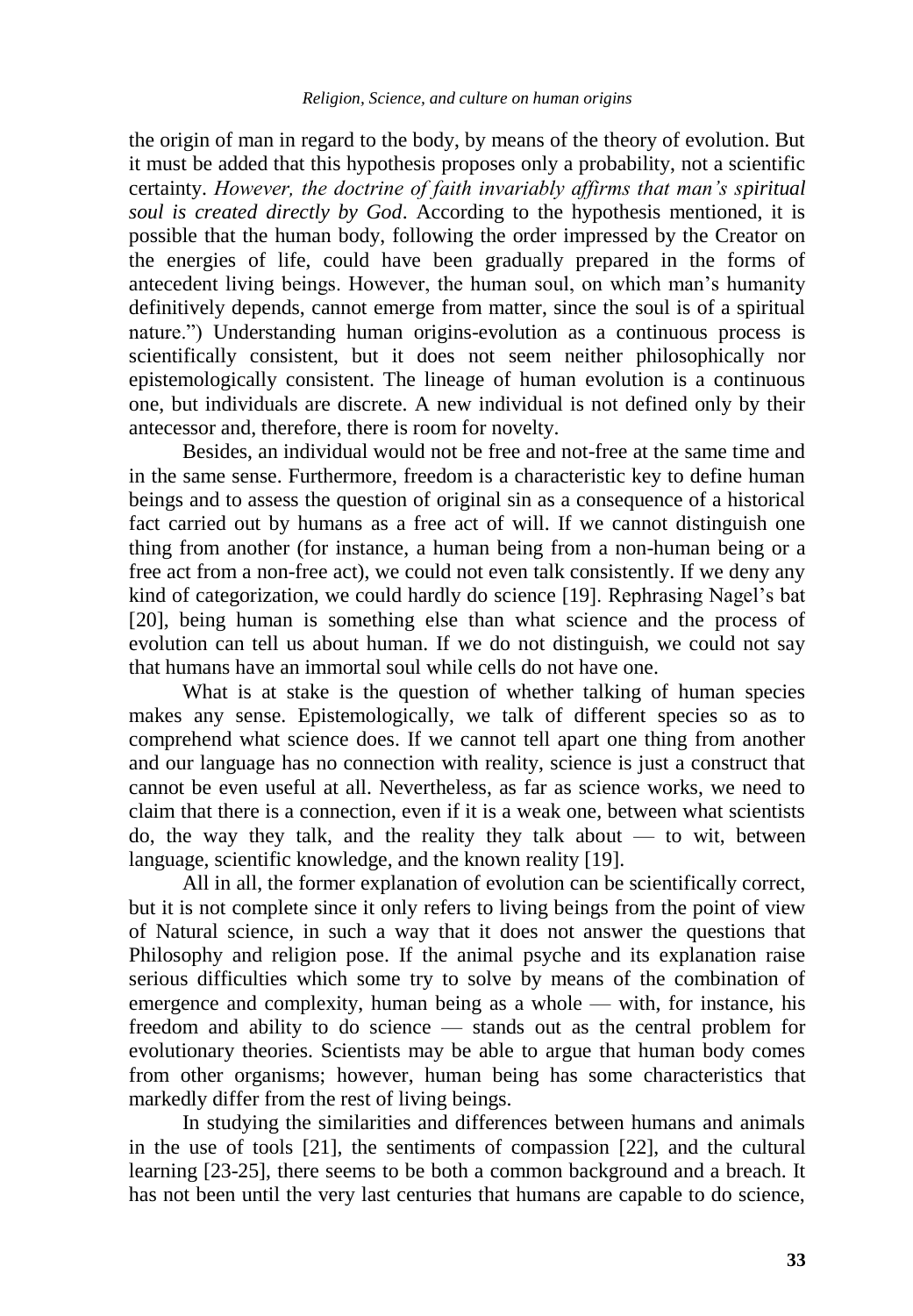but the gap between the outcomes that humans can produce and what animals can do seems so clear [26] that the most plausible hypothesis is that, at some point in the past, something changed, so that now we can do science and act freely while other animals do not; it is a novelty that unleashed humans so as to further develop those abilities that they have in common and are sketched, in fact, in apes.

Let us focus now on some recent scientific data before recalling the questions of their relationships with the original sin as a consequence of a historical fact.

#### **4. Scientific data on human origin**

The research methods of paleoanthropologists have been enriched by the contributions from other sciences, such as Genetics, Neuroscience, and even Linguistics. This has fostered a more complete vision of the origin of man and increased the contrast that the hypotheses can reach. Further research must still be conducted to attain stronger conclusions.

In this section, I will attempt to summarize what the most contrasting hypotheses say concerning the following questions: Where can the origin of human beings be located? When and how have they evolved? Is there any room for monogenism? In addition, as a methodological approach, I suggest understanding evolution as analogous to the development of human beings [27], in which biological evolution (hominization) is linked to cultural evolution (humanization).

### *4.1. A first draft*

Taking into account some biological and cultural data, it seems today that the origin of human biological species took place with the appearance of the first *Homo habilis* in sub-Saharan Africa, around the region of the Great Lakes, a few more than two million years ago. The *Australopithecus* and the *Paranthropus* come out of this common origin of the human species, which includes all those who have been labeled with the genus *Homo* [28].

Among the biological characteristics that distinguish *Homo* from its predecessors, we can name the ability to develop some tools, the way of giving birth, and brain development. The interconnection between the latter two could be appreciated, for example, by the fact that in order to have a larger brain and due to the narrowness of the birth canal, *Homo* would have to pass it before his brain could be sufficiently developed. Thus, with less brain development at birth in relation to its final development, *Homo* is helpless and requires a long period of group and postpartum care to survive [29].

Within the species *Homo*, it is possible to distinguish between *Homo habilis*, which was found at the origin of the species, and *Homo ergaster*, which evolved from *H. habilis* and went 'out of Africa' for the first time more than a million years ago. (It should be clarified that the term 'species' is used here not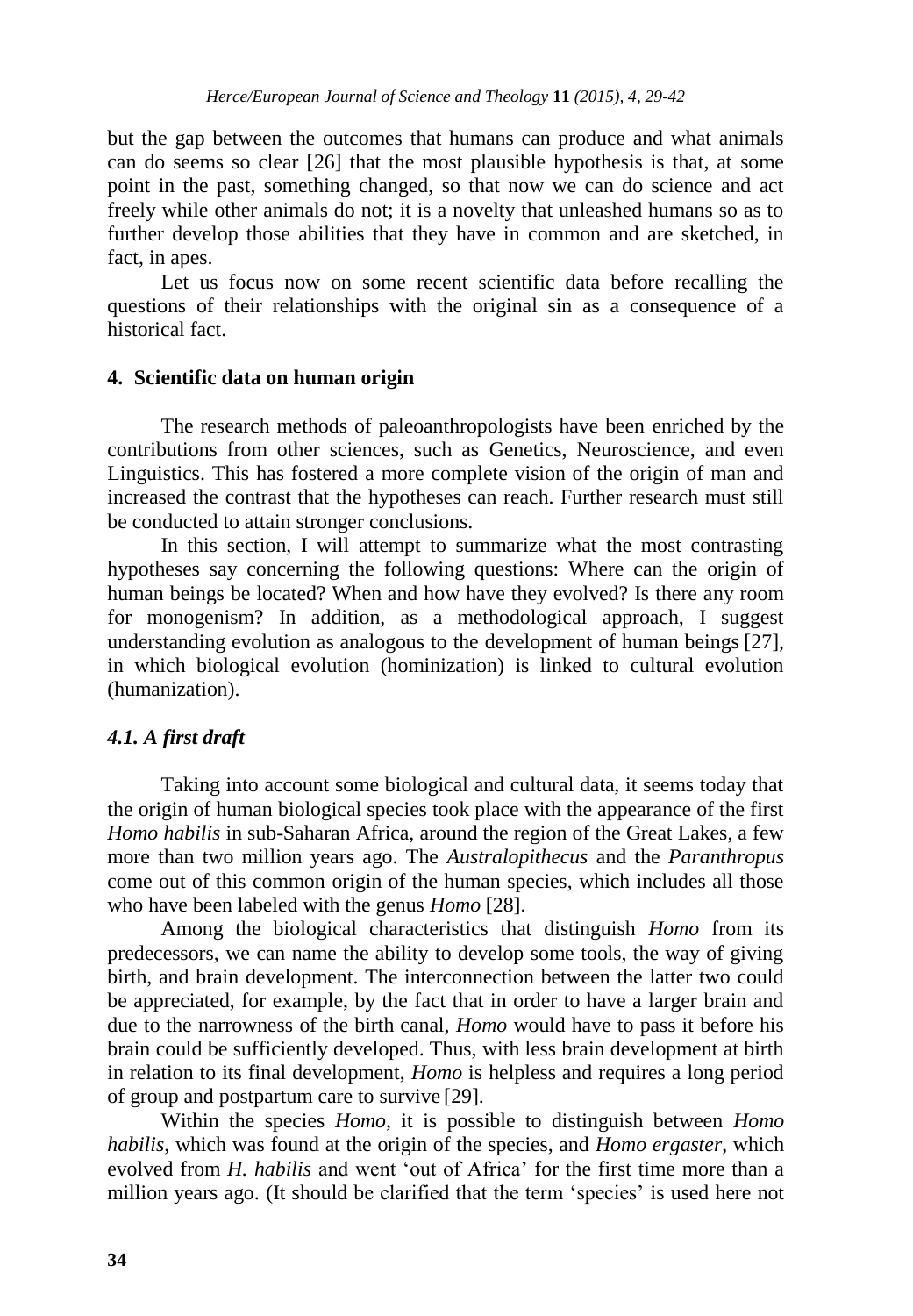in the biological sense but in the paleoanthropological sense. From the point of view of biological species, all are humans.) In this expansion, *H. ergaster*'s evolution gave rise to *Neanderthals* in Eurasia, *Denisovans* in Asia, and *Homo sapiens* in Africa. (In the approach that follows, *Homo habilis* could be considered as *pre-Homo ergaster* and the others as *post-Homo ergaster*. Actually, all could be considered as members of one species, the *Homo* Species. However, it is worthwhile to distinguish between the *Homo* as a whole and the *Homo sapiens* as a part of the *Homo* that currently populates the earth and originates from a variant of *Homo ergaster* through a bottleneck that occurred about 80,000 years ago.)

*H. sapiens*, which dates back to about 200,000 years ago, led to a latter migration 'out of Africa' in several waves some 100,000 years ago. In its expansion, *H. sapiens* colonized every space again, living and genetically interbreeding with *Neanderthals* and *Denisovans*, which were already occupying Europe and Asia. Over time, *H. sapiens* would be the only subspecies or human population that survived, leading to the variety of races that populate the Earth [30].

Therefore, it could be said that there is a single human species with two lineages and several African outputs. Modern humans populating the Earth are direct descendants of the second lineage (*H. sapiens*), although all of those who came out of Africa some hundred thousand years ago maintain genetic traces (between two and eight percent) from the descendants (*Neanderthals* and *Denisovans*) of the first lineage who left Africa (*H. ergaster*) some million years ago [31]. But, can we be sure that *Homo* in general and *H. sapiens* in particular is the same species?

#### *4.2. Dealing with polygenism*

Some researchers suggest that the second lineage was significantly different from the first one, emphasizing the differences that would 'make us humans' [32, 33]. Yet, it does not seem that understanding the expansion of *Homo*'s first lineage as if it were an expansion of hominids, but not humans, can be supported. This way of thinking would stand on the basis of the multiregional model, according to which hominids colonized the world and then human beings showed up in different geographical areas.

Against this polygenetic model of thinking, a more recent sort of polygenism has emerged due to, among others, the genetic research of Li and Durbin. According to the research carried out by these authors, to account for all the genetic variety found in current human population, it would be necessary to have an effective number of several thousands of humans in a historical moment when there would have been a bottleneck in the human population. Also, they argue that it is possible to find a common ancestor of all modern humans on both the paternal and maternal lines. However, these lines do not coincide in time, and the genetic contribution of other individuals to account for the current genetic variety is also required [1, 34]. (The maternal genetic variety is measured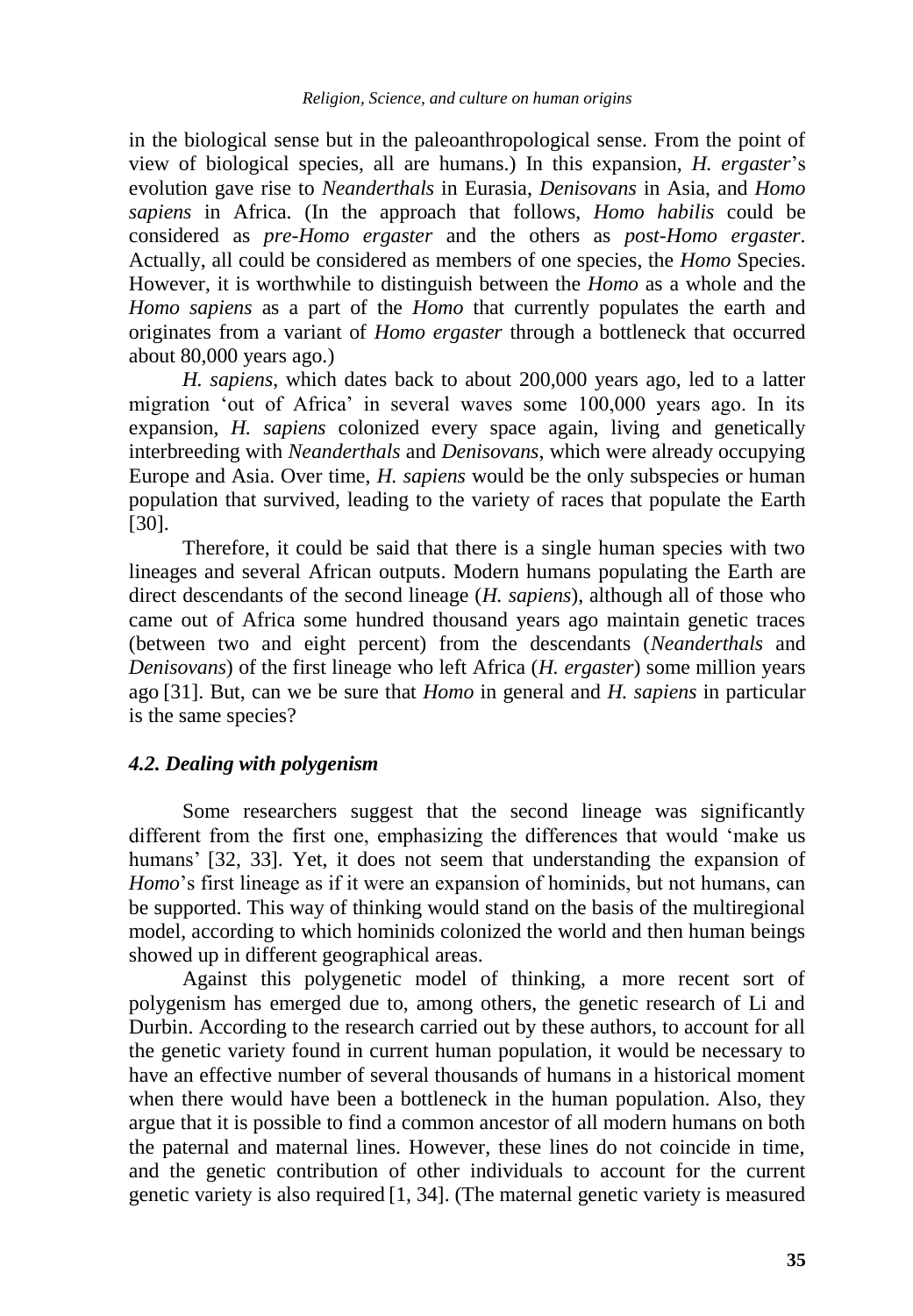by the mitochondrial DNA and the paternal one by the Y chromosome. Although the study of these variations share the same phylogenetic tree, as the time measure takes place in a short evolutionary period, it may differ in time because it is a statistical measurement of the rate of change. If they coincide, it will be an indication of data manipulation.)

This work, along with others previously conducted, seems to rule out the possible existence of what is called 'Mitochondrial Eve' or 'Y-Chromosome Adam' as common ancestors of all humans. Yet it seems clear that more research is needed to clarify the findings. In order to evaluate and deepen the scope of these investigations, the following points should be considered.

- The reliability of the mathematical model used and the implicit assumptions which are taken into account or are dismissed. The model's outcomes show a bottleneck several tens of thousands of years ago, which fits well with the paleoanthropologic data on the emergence of *H. sapiens* and its expansion. Nonetheless, the model is not able to detect any previous bottlenecks.
- The sample taken to conduct the research (the complete sequence of the human genome in 1,092 individuals) may not be significant enough to make such a long-time inference.

In addition, despite the fact that some genetic data seem to indicate the emergence of a new species not from a common ancestor, but from a larger population, the genetic search for MRCA (Most Recent Common Ancestor) is still considered sound [35].

# *4.3. Drawing some conclusions*

In 2013, a new paper on human evolution described the discovery of five skulls in Dmanisi (Georgia), concluding that the intergroup variation of the human species should be much higher than the estimations made by the narrow classifications of *Homo* subspecies [36-38]. The variation in skull shape and morphology observed in this small sample of five individuals would imply that they all derive from a single population of *H. ergaster*, without the necessity of distinguishing among three different *Homo species* (*H. ergaster*, *H. habilis* and *H. rudolfensis*), such as had been done so far. If all five Dmanisi fossils, very different from one another, belong to a single population of *H. ergaster*, then it could be said that all the *Homo* 'species' classifications are actually variations of a single species. Rather than a 'tree' with branches of different kind of humans, we would find a single species with periods of separation, genetic isolation, as well as moments of mixing and sharing [39].

Therefore, the morphological differences observed between the fossils attributed to *H. sapiens* and the modern *Neanderthals* fall within the observable variation within a single species. Rather than narrow intergroup variations in different species, we should speak of a broad group variation in a single species. Thus, it would not be surprising to find that both *Neanderthals* and *Denisovans* interbred with *H. sapiens* — a tough conclusion to maintain if they should be biologically considered as two different species.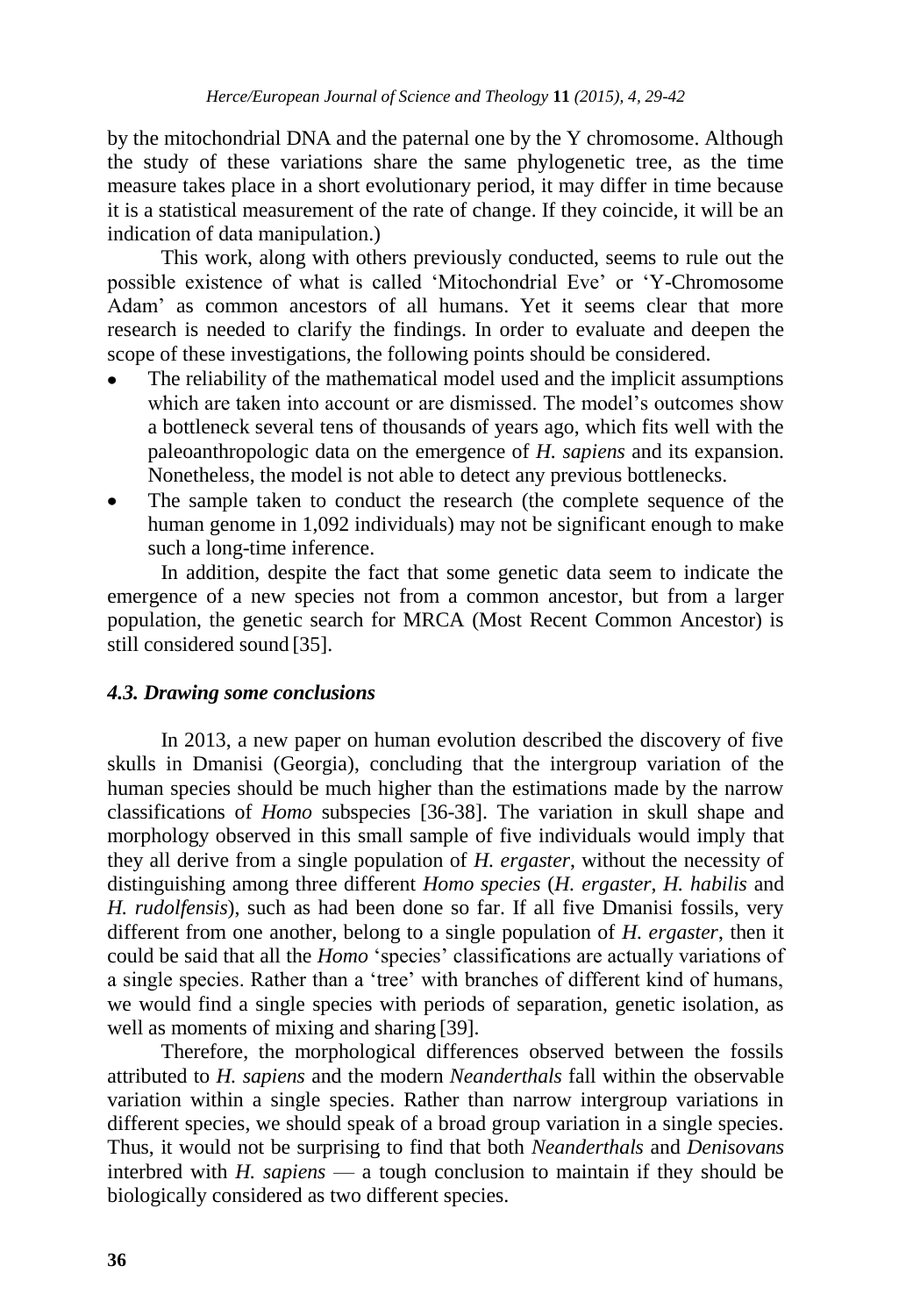Since 2013, further research has provided new data supporting this idea [40]. However, we cannot say that the human genome has been very uniform for two million years. It is not likely that among all the mutations that have been fixed between us and our closest relatives (chimpanzees and bonobos), only few of them would have taken place during the last two million years. Therefore, we need to find a balance between evolution and continuity within the same species. Recent findings in the Denisova cave in the Altai Mountains (Siberia) revealed that not only has there been gene flow among *Neanderthals* and *Denisovans* with *Sapiens*, but also that there seems to be a fourth source involved in the exchange of genes. This fourth source corresponds to an ancient human lineage that would have separated more than one million years ago, with *H. ergaster* as its most likely source [31].

In other research, some scientists have sequenced the mitochondrial DNA of fossils from the Middle Pleistocene (about 400,000 years ago) from a sample from the *Sima de los Huesos* in Atapuerca, Spain. In doing so, they have discovered that their genetically closest relative would not be among the lineage leading to the appearance of the *Neanderthals*, but of the *Denisovans* some 40,000 years ago in Siberia [41].

While it is true that the conclusions drawn by each one of these investigations could be individually refuted — they do not, therefore, constitute the sole basis for this argument —, so it is that, along with previous research that is not presented in this article, they point out the genetic unity of the *Homo* species for about two million years. Gradually, the concept of evolution as a candlestick structure is being replaced by a network of interwoven genetic lineages that, in the course of time, branch, merge, or disappear again. This should, thus, help remove both the divisions between humans from the first and the second lineages, as if they were different species, and the divisions due to cultural progress. Our biological and cultural evolution is too fluid to restrict it to some stages connected by transitions.

The next challenge is to continue to deepen not only the information provided by Genetics, Neurobiology, and biological-cultural paleoanthropology, but also our comprehensive understanding of them. Further research should be developed both in genetics, so as to clarify the relationship of lineages and the history of human beings and their ancestors, and in the use of new technologies, so as to investigate the old archaeological sites or research points that currently retain a huge potential for new discoveries.

For example, in 2013, the use of new technologies led to the discovery that *Neanderthals* from La Chapelle-aux-Saints in France intentionally buried their dead, while not far away, in El Sidrón, north of Spain, they engaged in cannibalistic behaviour [42]. Here are two very different patterns of behaviour in *Neanderthals*, which, incidentally, have also occurred in more recent times.

Similar cultural differences can be observed among some *H. sapiens* from Southwest Europe who painted on cave walls, while many of his contemporaries did not apparently do this, or, more recently, in the tribal behaviour of the Andaman Islands inhabitants who, according to current genetic data, have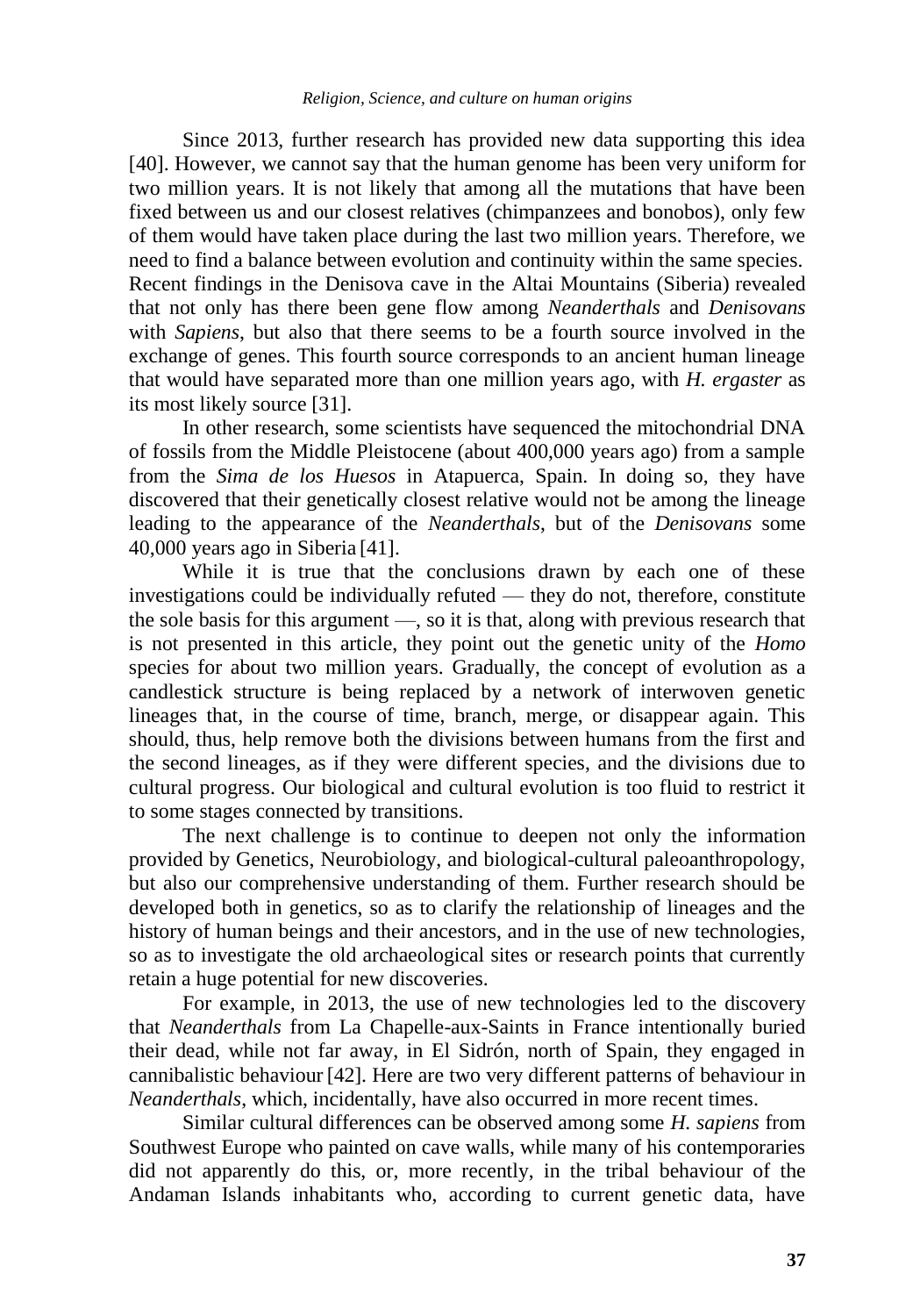inhabited the island in groups of a few thousand people for about 60,000 years, with little genetic mixing with other people coming in [43]. These discoveries suggest the necessity of taking into account not only biological data, but also the accumulation of knowledge and cultural transmission in assessing the evolution and development of human beings.

# **5. What culture adds**

In this very last section, I would like to give a new twist to what has been presented so far. For this purpose, it would be useful to distinguish between biological and cultural processes that occur in human evolution. The former, that is usually called *hominization*, stands for the formation process of the morphological type of humans or, in other words, the sequence of changes leading to the biological formation of humans as we know them today. The latter is called *humanization* and is the process whereby humans adapt the environment to themselves. In this process, the brain's plasticity, whose evolution receives feedback by environmental pressures and is formed by the newly developed skills, plays a fundamental role.

Among animals, new species or subspecies quickly diversify and adapt themselves to different ecological niches. But among humans, although there is a process of hominization, the process of humanization must have counted more significantly . The difference between hominization and humanization lies in the kind of process that governs the evolution of the humans — the biological process in one case and the cultural one in the other — since the appearance of humans the cultural process tends to predominate over the biological one, although the two processes are both present. At first, the biology would have the primary significance, which would be gradually replaced by culture.

As a consequence, it could be said that the two evolutionary processes would be present in the origin of human beings. The process of hominization is clearly observable in the *Australopithecus*, which tends to a morphological specialization, maintaining a stable cranial capacity; on the other hand, the humanization process is typical of the genus *Homo* and is characterized by a steady increase in cranial capacity with a progressive cerebral specialization. This brain development appeared more than two million years ago and is simultaneously linked to the emergence of cultural forms, such as the manufacture and development of stone tools (*H. habilis*), the use of fire (*H. ergaster*), and the appearance of the first intentional burials (*Neanderthals*). That is to say, there is a simultaneous process of morphological improvement and cultural enrichment [44, 45].

The parallelism between hominization and humanization could be interpreted as an emergentism, according to which humans are a blind result of evolutionary chance and historical flow, both in their somatic aspect (hominization) and in their psychological and cultural aspect (humanization). Or it can also be supposed that the humans begin to go in intelligence and freedom at a certain time and afterwards the process of morphological transformation is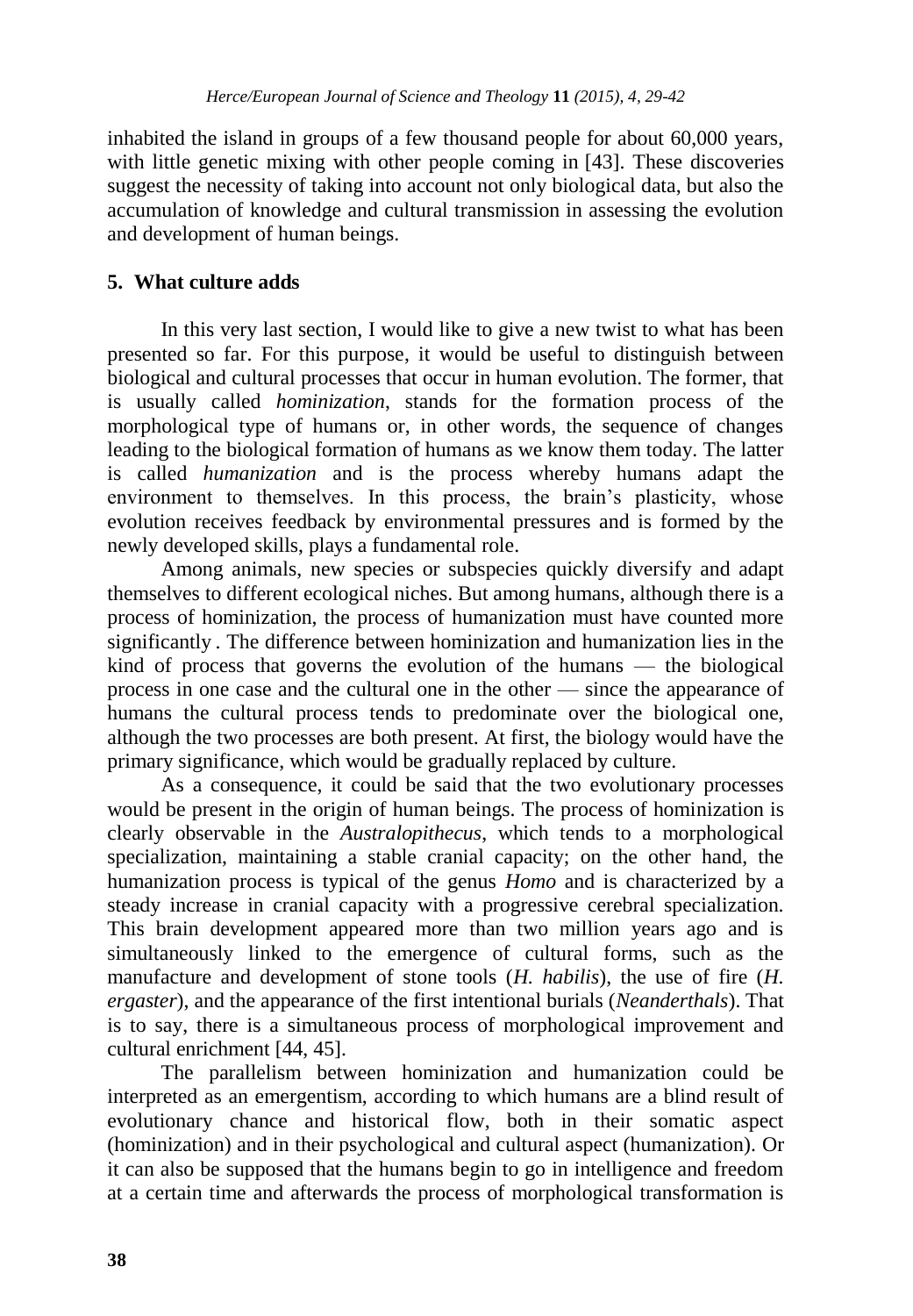guided not only by genetics but also by a psychic entity. In this second case, the progressive somatic adaptation produced by mutations would be selected if a new morphology permits a better expression of its spiritual being or psychic entity [46].

According to this second view, *H. habilis* could already be human, although with less developed capacities, analogous to the first stages of growth in every human being. The process of human specialization would come after their humanization: the first thing would be the existence of human beings and then they would specialize themselves by selecting morphological and functional random changes more adequate to their being. Thus, the most favorable morphological changes established in a population to exercise rationality would be selected because they provide an adaptive advantage [47].

On the other hand, it seems evident that human beings need a stimulating cultural environment to develop their brains; it is not just a matter of what human beings are, but also of what they are becoming [48]. Let us consider, for example, what would happen if we eradicate all traces of human beings on earth, in a way that only a couple or a small group of children survive. In this context, they would survive with no other cultural exchange but the one they obtain from animals and the one they could provide to one another. In the absence of a cultural environment, though they would be fully human, they could not completely develop their intelligence and it could even be assumed that some of their higher faculties and their correlations in the brain would waste away, since they would put all their effort for the sake of their own survival.

In this hypothetical case, what kind of culture would be transmitted to the descendants? Very little culture would be handed on from one generation to another; being so, in the beginning, the process of acculturation should have been very slow since, even if humans were free and self-aware, they would have to learn everything from scratch and there would only be small groups that convey knowledge from one another. Furthermore, the lengthiness of the acculturation process would have been caused by the fact that most of their resources would be employed to survive and their intelligence would not be as high as ours.

Only with the passing of time, the best adaptation of what is truly human involves a morphological de-specialization. The dominance of the spirit and the ability to use tools free humans from the environment, in a way that they do not need to adapt themselves morphologically they adapt themselves culturally. Animals change in order to adapt themselves to the environment, but humans adapt the environment to their needs. The morphological destiny of humans is linked to their rationality; since they are able to modify the environment, they are no longer immersed in their biology: they gradually escape from the processes of natural selection [46].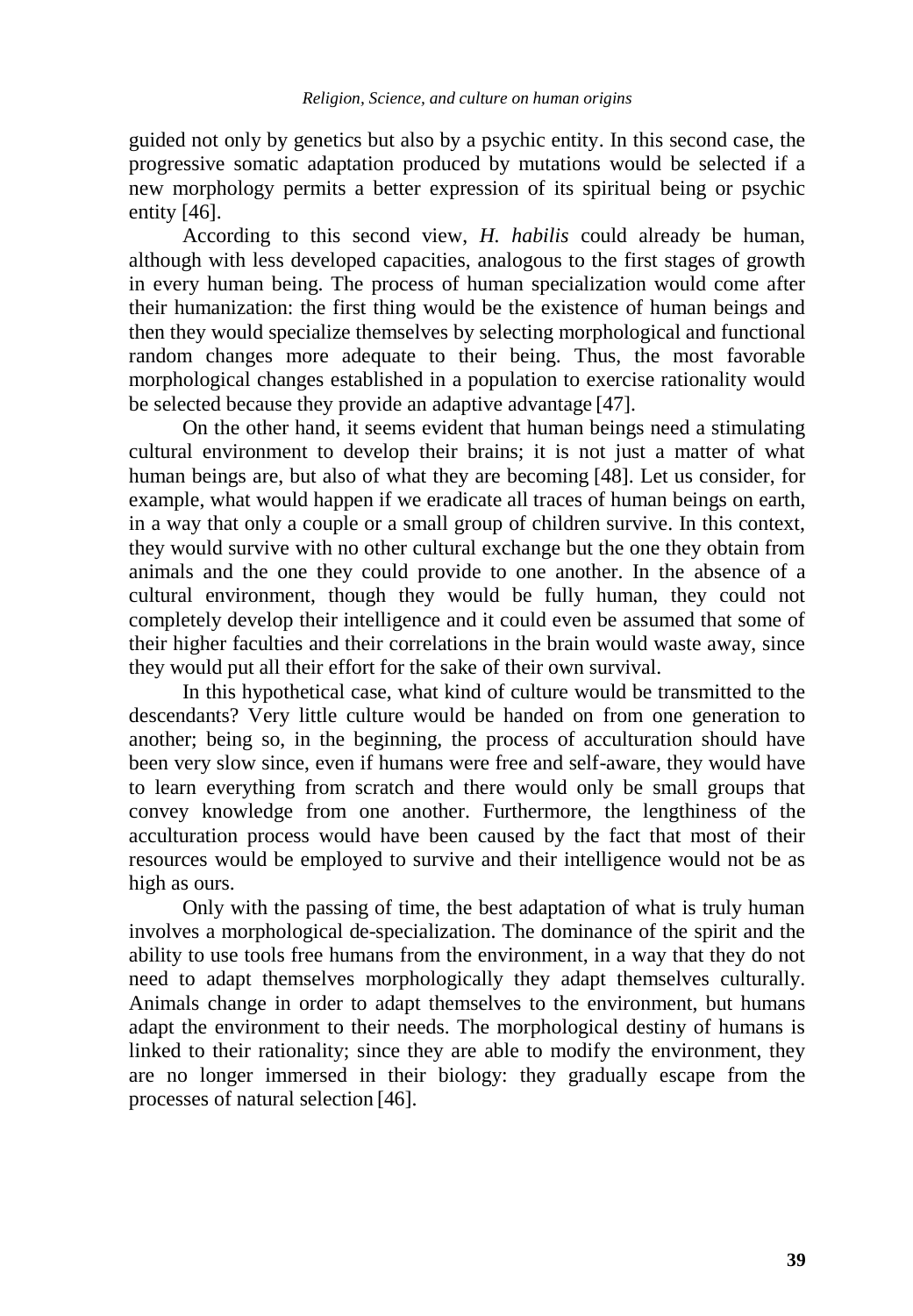# **6. Conclusions**

All in all, the claims made in this paper can be summarized in the following statements.

- 1. The first sin, which induced the state of original sin, is understood as both a free act of will and a historical fact that took place at some point in the past, even though we cannot argue whether the sin of the origins was accomplished by the first human or it was a personal (or collective) act.
- 2. The origin of human species could have occurred some two million years ago because H. Sapiens interbred with Neanderthals and Denisovans. If these groups of humans belong to the same species, an earlier date should be assigned to the origin of humans, maybe including H. ergaster and H. habilis as part of the same continuous process of evolution. Hence, the concepts of ‗Mitochondrial Eve' and ‗Y-Chromosome Adam' as the most common ancestors of humans would be misleading.
- 3. Monophyletism of the human species (a common origin around a group) seems to be the only valid hypothesis to understand human origins. But, even if the boundaries between humans and hominids are scientifically blurred, in the case of human beings, there has to be a novelty for philosophical and theological reasons: the existence of freedom and immortal soul.
- 4. Since the appearance of the first humans, a new process of humanization started. It is a process that includes significant changes in human brains, human bodies, human social bonding as well as human culture and contributes to shape the biological process of evolution.

Now, with these conclusions, what answer can we give to the initial question? If the existence of evil were necessarily associated to the sin committed by the first human beings, could science assert that there was no first couple and, therefore, put into question the Christian teaching about sin?

The answer is 'yes' and 'no.' 'Yes,' as far as Science is unable to identify the existence of the first human persons, and 'no,' as far as it is unfeasible to rule out that possibility. From the point of view of science, the boundaries between species are blurred, but from the philosophical and theological points of view, there had to be a first human person — a person who, for the very first time in the history, acted freely, was able to sin, and had an immortal soul. However, in Christian Tradition, monogenism is not a dogma.

#### **Acknowledgement**

I thank an anonymous reviewer whose suggestions helped improve and clarify this manuscript.

# **References**

- [1] H. Li and R. Durbin, Nature, **475** (2011) 493.
- [2] A. Suarez, Science & Christian Belief, **27** (2015) 59.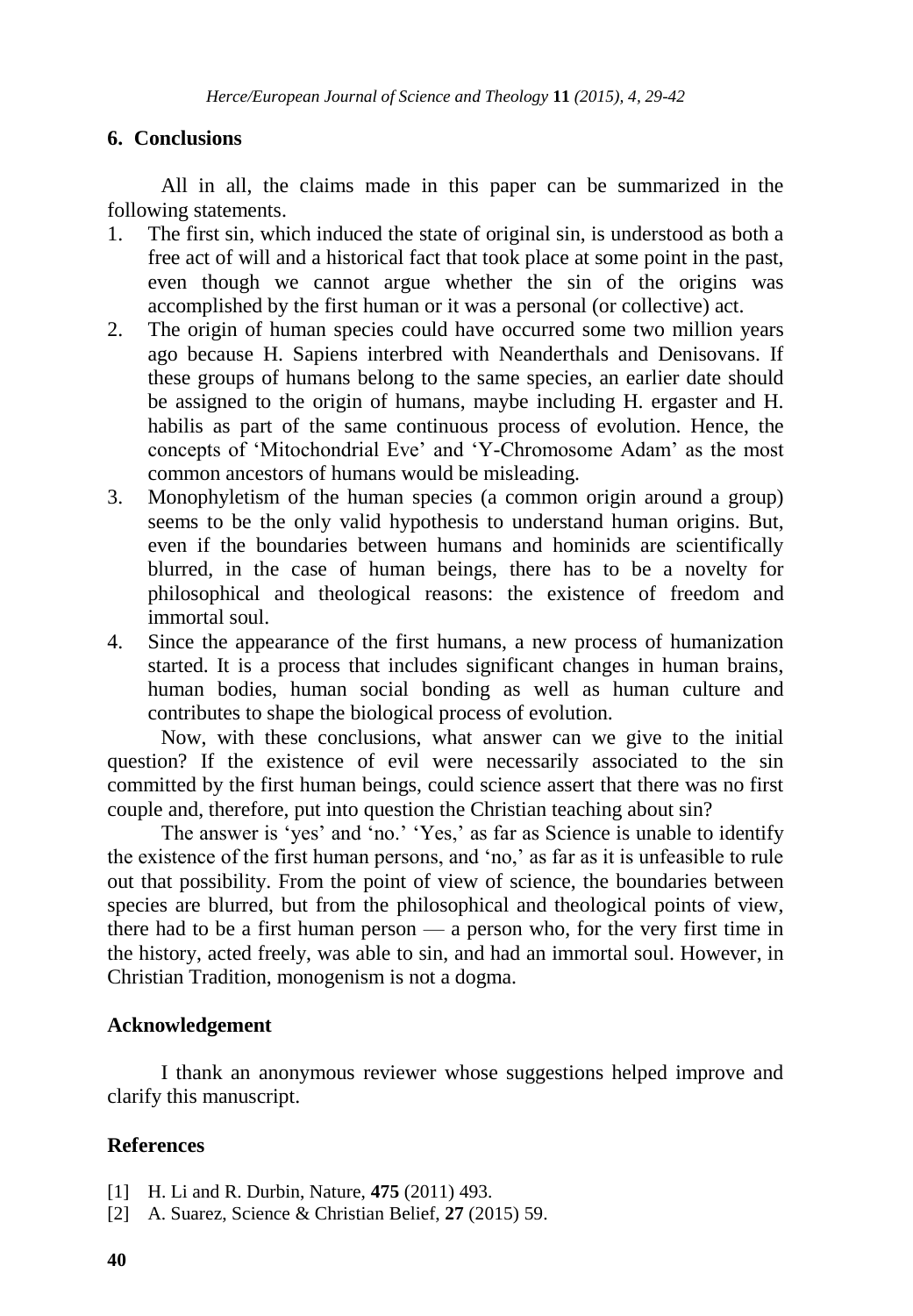- [3] S. Lippold, H. Xu, A. Ko, M. Li, G. Renaud, A. Butthof, R. Schröder, and M. Stoneking, Investigative Genetics, **5** (2014) 13.
- [4] L. Vegas Montaner, *Génesis Rabbah I. Comentario midrásico al libro del Génesis*, Editorial Verbo Divino, Estella, 1994, 221-232.
- [5] M. Al-Ghazzali, *The Alchemy of Happiness*, Munsell, Albany (NY), 1873, 13-40.
- [6] R. Le Poidevin, *Arguing for Atheism: An Introduction to the Philosophy of Religion*, Routledge, New York, 1996, 102.
- [7] A.E. McGraths, *Science and Religion: an introduction*, Willey-Blackwell, Malden (MA), 2010, 12-13.
- [8] C. Schönborn, First Things, **April** (2007) 21-26.
- [9] John Paul II, Acta Apostolicae Sedis, **91** (1999) 39.
- [10] Augustine of Hypo, *On the Literal Meaning of Genesis*, vol. I, Paulist Press, New York, 1982, 38-39.
- [11] A. Plantinga, *Religion and Science*, in *The Stanford Encyclopedia of Philosophy*, E.N. Zalta (ed.), Stanford University, Stanford, 2014, online at http://plato.stanford.edu/archives/spr2014/entries/ religion-science/.
- [12] A. Marcos, *La pregunta por los límites de la ciencia*, in *El conocimiento como práctica. Investigación, valoración, ciencia y difusión*, M.C. Di Gregori, L. Rueda & L. Mattarollo (eds.), Universidad Nacional de La Plata, La Plata, 2014, 31-55.
- [13] J. Lee, J. Relig. Health, **53** (2014) 614-629.
- [14] T. Dobzhansky, *Mankind Evolving*, Yale University Press, New Haven, 1962, 180– 181.
- [15] K.W. Kemp, Am. Cath. Philos. Quart., **85(2)** (2011) 217.
- [16] Pius XII, Acta Apostolicae Sedis, **42** (1950) 576.
- [17] S.J. Gould, *The structure of Evolutionary Theory*, Belknap-Harvard, Cambridge (MA), 2002, 503-584.
- [18] Y.E. Stuart,T.S. Campbell, P.A. Hohenlohe, R.G. Reynolds, L.J. Revell, and J.B. Losos, Science, **346** (2014) 463.
- [19] M. Martí Sánchez, Scientia et Fides, **2(2)** (2014) 67.
- [20] T. Nagel, The Philosophical Review, **83(4)** (1974) 435.
- [21] G.R. Hunt, Nature, **379** (1996) 249.
- [22] J.M. Plotnik, R. Lair, W. Suphachoksahakun and F.B.M. de Waal, P. Natl. Acad. Sci. USA, **108(12)** (2011) 5116.
- [23] L.M. Aplin D.R. Farine, J. Morand-Ferron, A. Cockburn, A. Thornton and B.C. Sheldon, Nature, **518** (2015) 538-541.
- [24] N. Claidière, K. Smith, S. Kirby and J. Fagot, Proc. R. Soc. B, **281** (2014) 1541.
- [25] A. Whiten, Nature, **514** (2014) 178.
- [26] M. Balter, Science, **318** (2008) 404.
- [27] N. López Moratalla, *La dinámica de la evolución humana: más con menos*, Eunsa, Pamplona, 2007, 18.
- [28] L.R. Berger, Science, **340** (2013) 163.
- [29] M. Artigas and D. Turbón, *Origen del hombre. Ciencia, Filosofía y Religión*, 2nd edn., Eunsa, Pamplona, 2008, 41-58.
- [30] L. Excoffier, Curr. Opin. Genet. Dev., **12** (2002) 675.
- [31] C. Stringer, Nature, **485** (2012) 33.
- [32] H.Y. Hu, L. He, K. Fominykh, Z. Yan, S. Guo, X. Zhang, M.S. Taylor, L. Tang, J. Li, J. Liu, W. Wang, H. Yu and P. Khaitovich, Nat. Commun., **3** (2012) 1145.